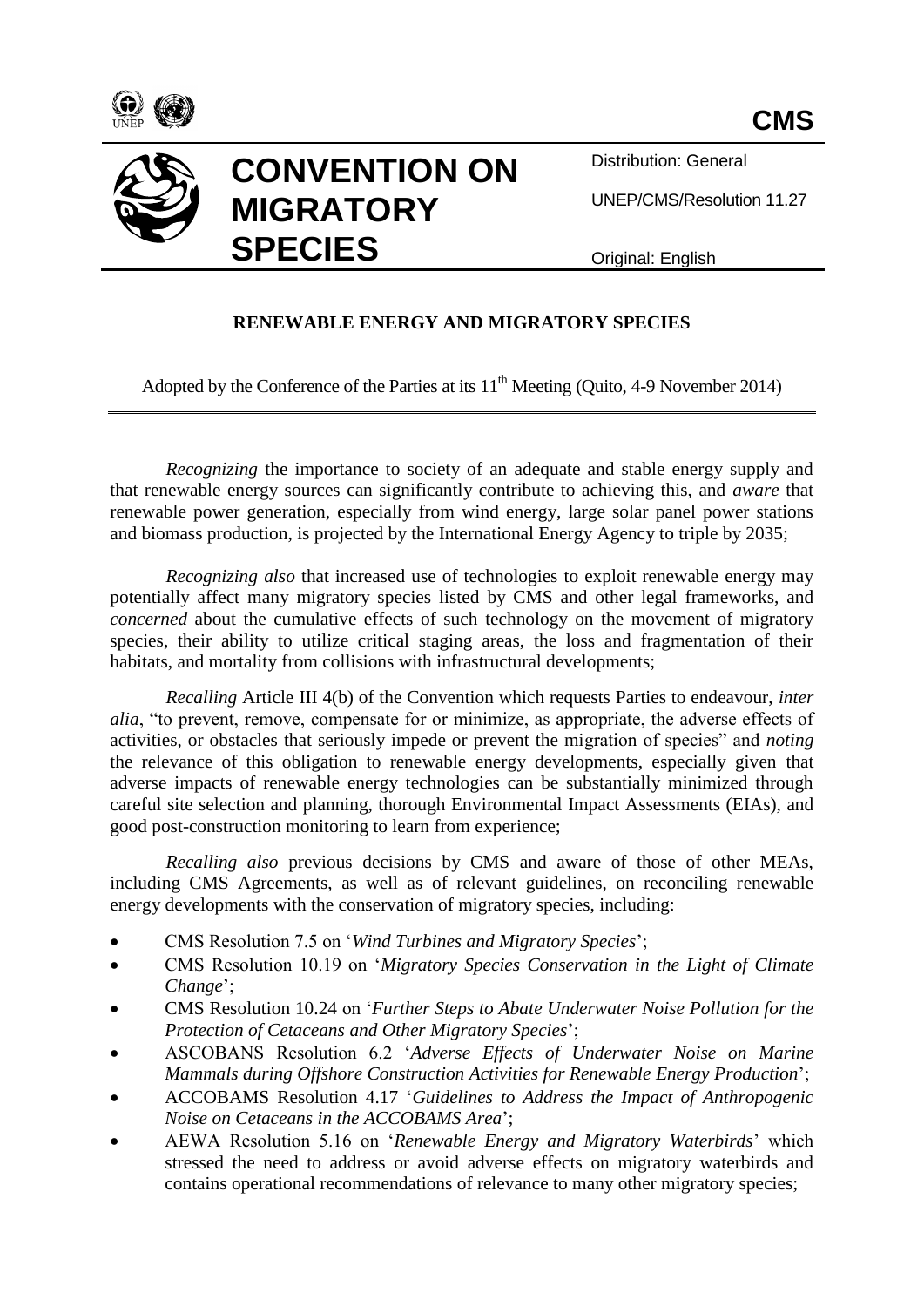- AEWA's '*Guidelines on How to Avoid, Minimize or Mitigate Impact of Infrastructural Developments and Related Disturbance Affecting Waterbirds*' (Conservation Guidelines no. 11);
- EUROBATS Resolution 7.5 '*Wind Turbines and Bat Populations*' and Guidelines for consideration of bats in wind farm projects;
- Bern Convention Recommendation No. 109 on minimizing adverse effects of wind power generation on wildlife and the guidance of 2003 on environmental assessment criteria and site selection issues related to wind-farming as well as the best practice guidance on integrated wind farm planning and impact assessment presented to the 33<sup>rd</sup> meeting of the Bern Convention Standing Committee in 2013;
- Ramsar Resolution XI.10 '*Guidance for Addressing the Implications for Wetlands of Policies, Plans and Activities in the Energy Sector*';
- SBSTTA 16 Recommendation XVI/9 '*Technical and Regulatory Matters on Geoengineering in Relation to the Convention on Biological Diversity*'; and
- BirdLife UNDP/GEF Migratory Soaring Bird Guidance on wind and solar energy;

and *recognizing* the need for closer cooperation and synergetic implementation amongst the CMS Family, other MEAs and relevant national and international stakeholders of decisions and guidelines to reconcile energy sector developments with migratory species conservation needs;

*Acknowledging* the critical need for liaison, communication and strategic planning to be jointly undertaken by those parts of governments responsible respectively for environmental protection and energy development to avoid or mitigate negative consequences for migratory and other species and their habitats;

*Taking note* of document UNEP/CMS/COP11/Inf.26: '*Renewable Energy Technology Deployment and Migratory Species: an Overview*', which summarizes knowledge of actual and possible effects of renewable energy installations on migratory species, *noting* its conclusion that relatively few scientific studies are available on the short-term, long-term and cumulative impacts of renewable energy technologies, and *acknowledging* the urgent need for further research on the impact on migratory species of renewable energy technologies particularly in relation to ocean and solar energy;

*Noting also* that document UNEP/CMS/COP11/Inf.26 highlights the urgent need to collect data on the distribution of migratory species, their population size and migration routes as an essential part of any strategic planning and impact assessment, prior to and/or during the planning phase of development of renewable energy deployments, and also stresses the need to monitor regularly mortality arising from those developments;

*Noting* the discussion at the 18<sup>th</sup> Meeting of the Scientific Council on the drafts of document UNEP/CMS/COP11/Inf.26 and document UNEP/CMS/COP11/Doc.23.4.3.2: '*Renewable Energy Technologies and Migratory Species: Guidelines for Sustainable Deployment'* and *aware* that input from other advisory bodies of the CMS Family has been incorporated into both documents;

*Convinced* of the relevance of the above-mentioned guidelines for sustainable deployment of renewable energy technologies to the implementation of the CMS programme of work on climate change and migratory species submitted for consideration and adoption by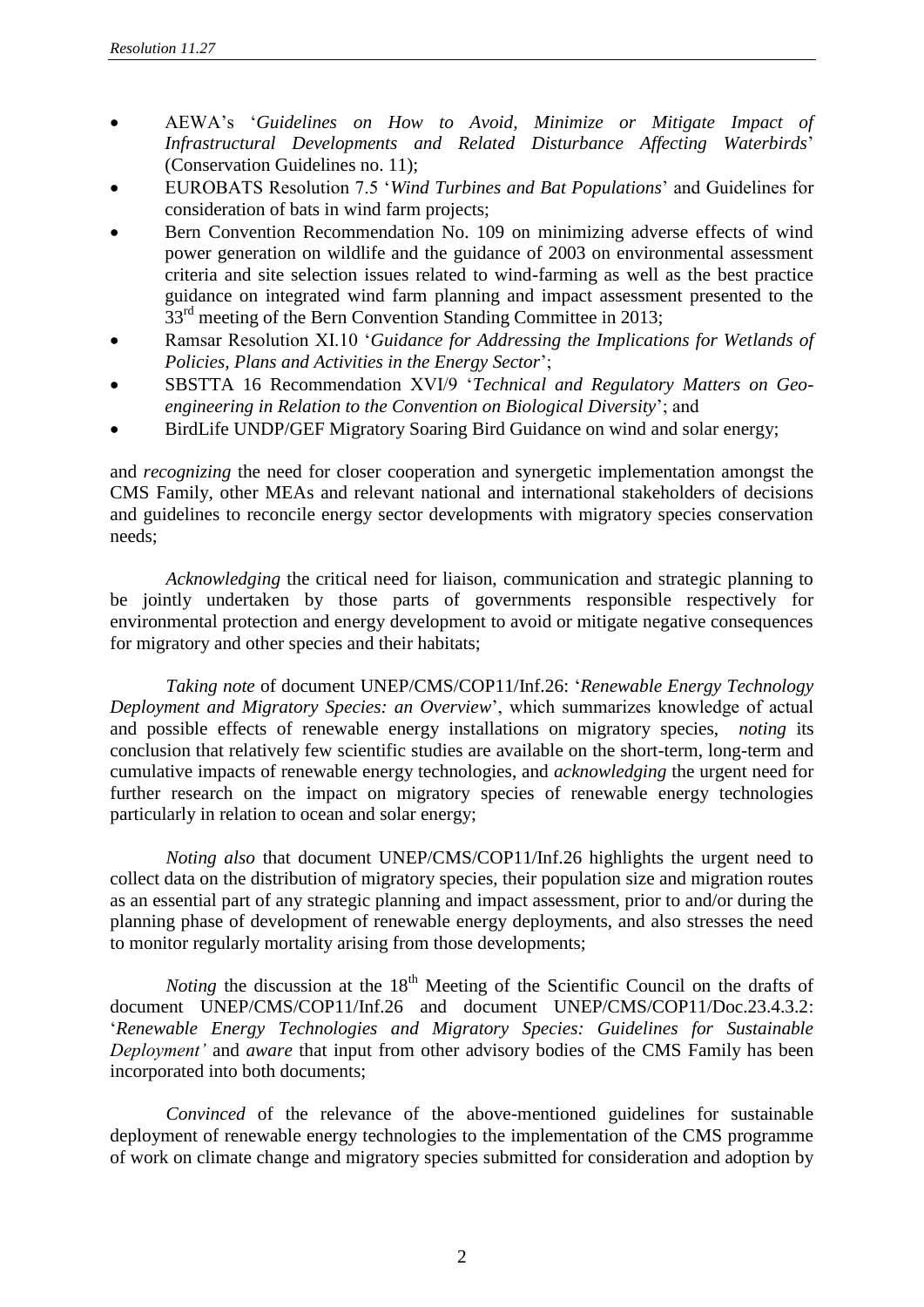the 11<sup>th</sup> Meeting of the Conference of the Parties in document UNEP/CMS/COP11/Doc.23.4.2;

*Noting* relevant international decisions and guidance with regard to mitigating the specific impacts of power lines on birds, including:

- CMS Resolution 10.11 on '*Power Lines and Migratory Birds*';
- '*Guidelines on How to Avoid or Mitigate the Impact of Electricity Power Grids on Migratory Birds in the African-Eurasian Region*' adopted by CMS COP10, AEWA MOP5 and the CMS Raptors MoU MOS1;
- AEWA Resolution 5.11 '*Power Lines and Migratory Waterbirds*';
- Bern Convention Recommendation No. 110 on minimizing adverse effects of aboveground electricity transmission facilities (power lines) on birds;
- The Budapest Declaration on bird protection and power lines adopted in 2011 by the Conference '*Power Lines and Bird Mortality in Europe*'; and
- BirdLife UNDP/GEF Migratory Soaring Bird Guidance on power lines;

*Welcoming* the good cooperation and partnerships already established at both international and national levels between stakeholders including governments and their institutions, energy companies, non-government organizations (NGOs) and Secretariats of MEAs, and the concerted efforts made to address energy developments which conflict with species conservation; and

*Acknowledging with thanks* the financial support of the Governments of Germany and Norway through the CMS and AEWA Secretariats, of BirdLife International through the BirdLife UNDP/GEF Migratory Soaring Birds project and of IRENA towards the compilation of the report '*Renewable Energy Technology Deployment and Migratory Species: an Overview*' and the guidelines document *'Renewable Energy Technologies and Migratory Species: Guidelines for Sustainable Deployment'*;

> *The Conference of the Parties to the Convention on the Conservation of Migratory Species of Wild Animals*

1. *Endorses* the document '*Renewable Energy Technologies and Migratory Species: Guidelines for Sustainable Deployment*' (UNEP/CMS/COP11/Doc.23.4.3.2);

2. *Urges* Parties and *encourages* non-Parties to implement these voluntary Guidelines as applicable depending on the particular circumstances of each Party, and as a minimum to:

- 2.1 apply appropriate Strategic Environment Assessment (SEA) and EIA procedures, when planning the use of renewable energy technologies, avoiding existing protected areas in the broadest sense and other sites of importance to migratory species;
- 2.2 undertake appropriate survey and monitoring both before and after deployment of renewable energy technologies to identify impacts on migratory species and their habitats in the short- and long-term, as well as to evaluate mitigation measures; and
- 2.3 apply appropriate cumulative impact studies to describe and understand impacts at larger scale, such as at population level or along entire migration routes (*e.g.,* at flyways scale for birds);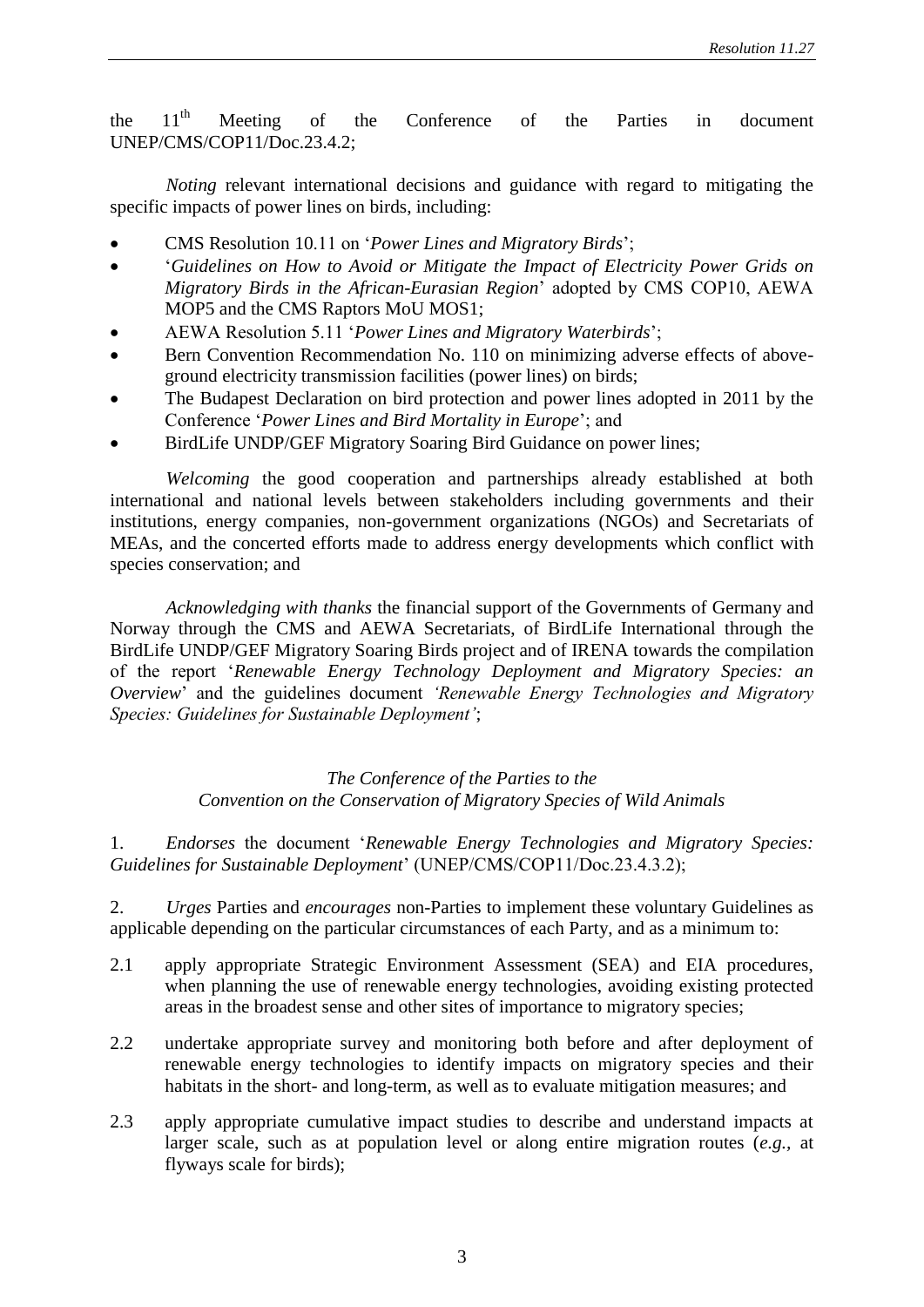3. *Urges* Parties to implement, as appropriate, the following priorities in their development of renewable energy technologies:

- 3.1 **wind energy**: undertake careful physical planning with special attention to the mortality of birds (in particular of species that are long-lived and have low fecundity) and bats resulting from collisions with wind turbines and the increased mortality risk to cetaceans from permanently reduced auditory functions, and consider means of reducing disturbance and displacement effects on relevant species, including deploying measures such as 'shutdown on demand' as appropriate;
- 3.2 **solar energy**: avoid protected areas so as to limit further the impacts of deploying solar power plants; undertake careful planning to reduce disturbance and displacement effects on relevant species, as well as to minimise the risks of solar flux and trauma related injuries which could be a consequence of a number of solar energy technologies;
- 3.3 **ocean energy**: give attention to possible impacts on migratory species of increased noise and electromagnetic field disturbance especially during construction work in coastal habitats, and injury;
- 3.4 **hydro-power**: undertake measures to reduce or mitigate known serious impacts on the movements of migratory aquatic species, such as through the installation of measures such as fish passageways; and
- 3.5 **geo-energy**: avoid habitat loss, disturbance and barrier effects in order to continue to keep the overall environmental impacts at their current low level;

4. *Instructs* the Secretariat to convene a multi-stakeholder Task Force on Reconciling Selected Energy Sector Developments with Migratory Species Conservation (the Energy Task Force), in order to:

- promote the benefits of existing decisions;
- encourage Parties to implement current guidance and decisions;
- develop any necessary new guidelines and action plans as appropriate; and
- make recommendations on suitable responses to specific problems and gaps in knowledge;

and in convening the Energy Task Force, to work in conjunction with the Secretariats of AEWA, other relevant CMS instruments and the Bern and Ramsar Conventions, involving Parties and other stakeholders such as NGOs and the energy industry in line with the Terms of Reference annexed;

5. *Urges* Parties and i*nvites* UNEP and other relevant international organizations, bilateral and multilateral donors as well as representatives of the energy industry to support financially the operations of the Energy Task Force, including through funding for its coordination and provision of financial assistance to developing countries for relevant capacity building and the implementation of relevant guidance; and

6. *Instructs* the Secretariat to report progress on behalf of the Energy Task Force, including on implementation and, as much as possible, on assessment of the efficacy of measures taken, to COP12 in 2017.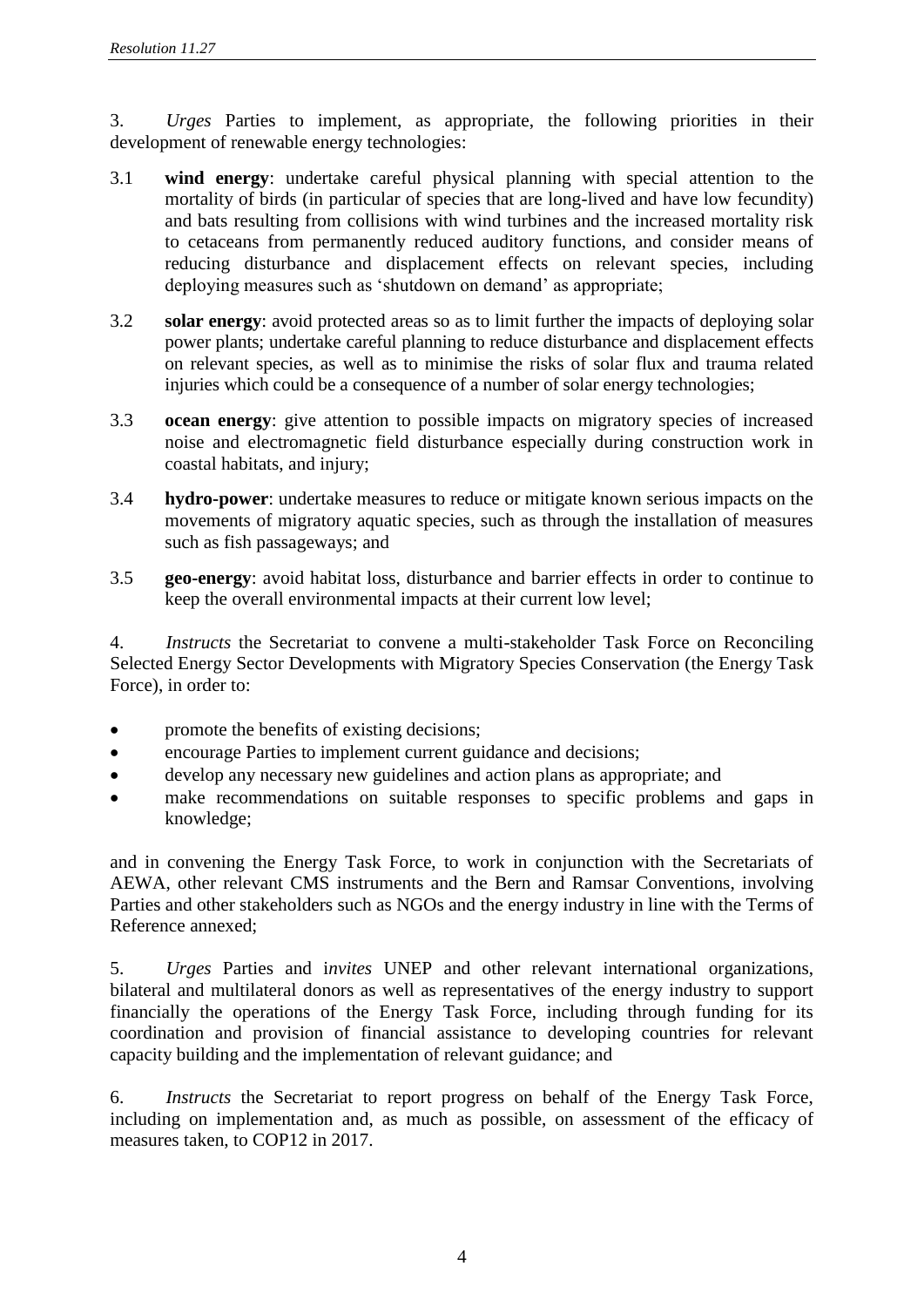## **Annex to Resolution 11.27**

# **Terms of Reference for the Multi-stakeholder Task Force on Reconciling Selected Energy Sector Developments with Migratory Species Conservation (***Energy Task Force***)**

## **1. Background and purpose**

The Energy Task Force is convened in line with the mandate provided by CMS Resolution 11.27 to assist Parties or Signatories to CMS, AEWA, EUROBATS, ASCOBANS, ACCOBAMS, the Raptor MoU, the Bern Convention, the Ramsar Convention and other relevant MEAs to fulfil their obligations with regard to avoiding or mitigating possible negative impacts of energy sector developments on migratory species.

## **2. Goal**

All energy sector developments are undertaken in such a way that negative impacts on migratory species are avoided.

## **3. Role**

The role of the Energy Task Force will be to facilitate the involvement of all relevant stakeholders in the process of reconciling energy sector developments with the conservation of migratory species where all developments take full account of the conservation priorities.

#### **4. Scope**

The geographical scope of the Energy Task Force will be global. Initially, it will be convened with an African-Eurasian scope although not excluding relevant cases in progress from other regions, and will gradually expand to other parts of the world. The timing and extent of geographic expansions shall be decided by the Energy Task Force members, and shall depend on funding being available.

The Energy Task Force will cover all migratory taxa as identified by CMS and its associated instruments. Initially, the Energy Task Force will focus on migratory birds and will gradually expand to other taxonomic groups. The timing and extent of taxonomic expansions shall be decided by the Energy Task Force members, and shall depend on funding being available.

The Energy Task Force will cover the issues of power line impacts and impacts of renewable energy technology deployments (wind, solar, hydropower, geothermal, biomass and ocean energy) with initial focus on power lines, hydro, wind and solar energy technologies. Proposals for extension of the types of energy sector developments to be covered may be made and shall be considered by the Energy Task Force, and shall depend on funding being available.

## **5. Remit**

The Energy Task Force will:

5.1. promote implementation of the relevant guidelines adopted in the frameworks of the participating MEAs;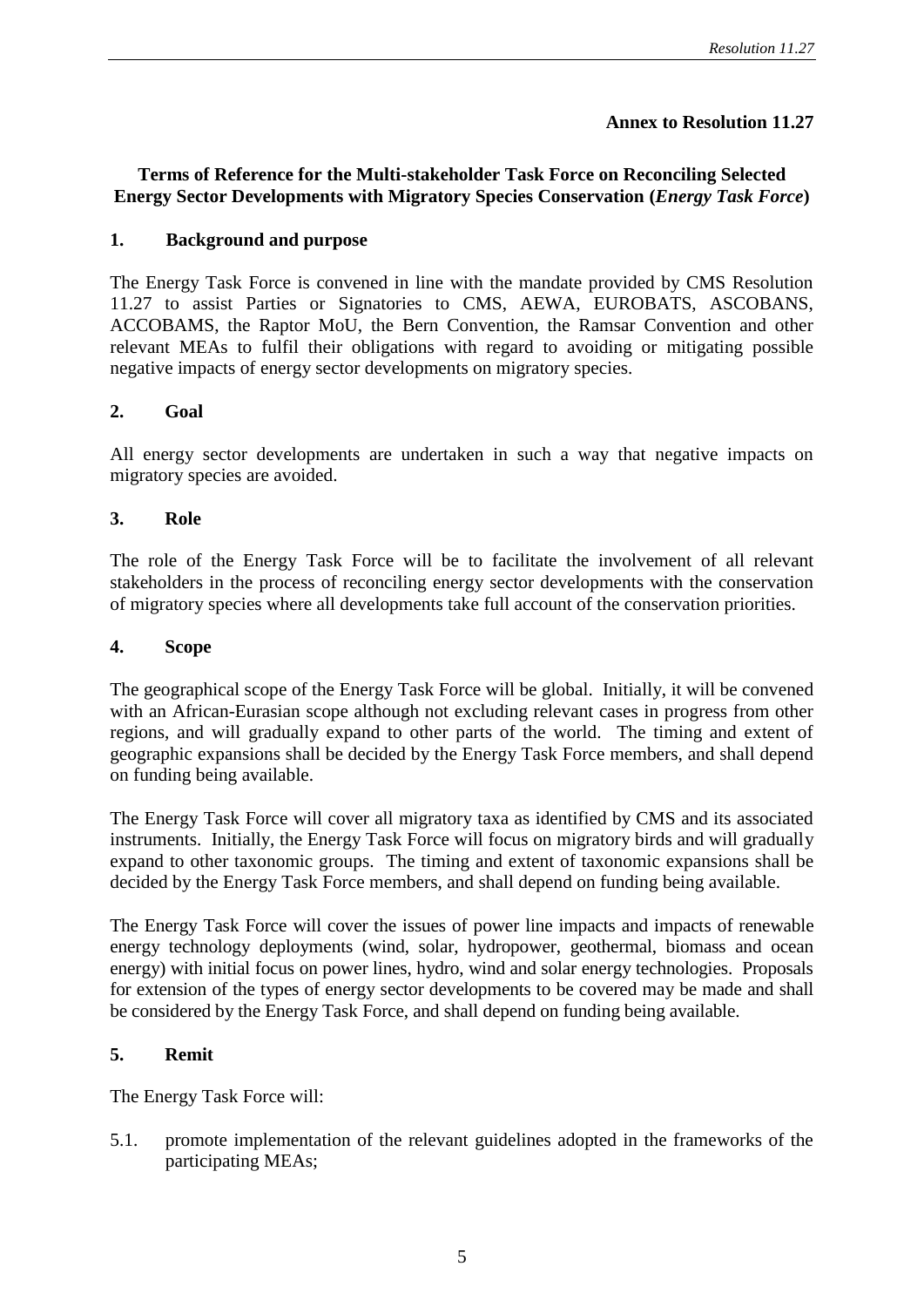- 5.2. set priorities for its actions and implement them;
- 5.3. assist in resource mobilization for priority actions, including from the energy industry;
- 5.4. monitor the implementation of relevant guidelines and their effectiveness, as well as existing impediments for adequate implementation of such guidelines, and submit progress reports to the governing bodies of the participating MEAs;
- 5.5. stimulate internal and external communication and exchange of information, experience, best practice and know-how;
- 5.6. strengthen regional and international networks; and
- 5.7. stimulate more research for the renewable energy technologies deployment where substantial gaps in knowledge have been identified in the Review Report (UNEP/CMS/COP11/Inf.26).

## **6. Membership**

The Energy Task Force is open-ended. Its member organizations will comprise the Secretariats of the participating MEAs, representatives of relevant government institutions in the field of environment and energy in the Parties to the participating MEAs, representatives of the energy industry, relevant academic institutions, NGOs and other interested stakeholders.

## **7. Governance**

The Energy Task Force will:

- 7.1. operate by seeking consensus, as much as possible, among the group;
- 7.2. once it has been convened, operate in accordance with a *modus operandi*, which shall be established by its members; and
- 7.3. report to the CMS Conference of the Parties and governing bodies of the other participating MEAs, as requested by them.

## **8. Operation**

Funding permitting, a coordinator will be appointed from the Energy Task Force members under an arrangement with the CMS Secretariat to support the Chair, the Vice-Chair and the Energy Task Force members, as appropriate.

The coordinator will *inter alia*:

- organize the meetings of the Energy Task Force;
- maintain and moderate the Energy Task Force communication platform (website and internal online workspace);
- facilitate implementation of decisions of the Energy Task Force, as necessary;
- facilitate fundraising and resource mobilization in support of the activities of the Energy Task Force; and
- facilitate engagement with stakeholders within and beyond the Energy Task Force.